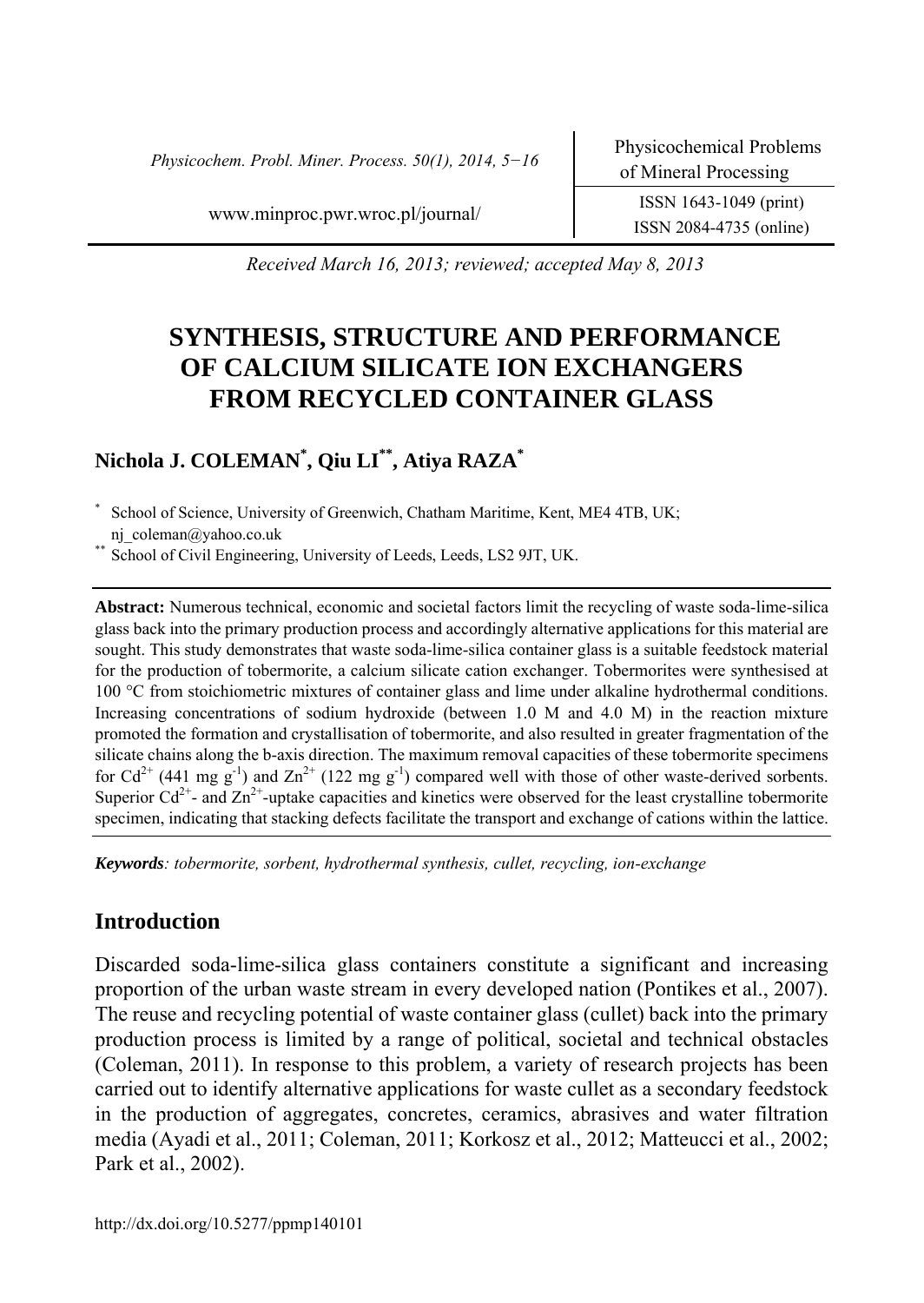Tobermorites are a family of naturally occurring calcium silicate hydrate minerals which are also readily synthesised under hydrothermal conditions between 80 and 225 °C (Coleman, 2005; El-Hemaly et al., 1977; Nelson and Kalousek, 1977). Their structure comprises a double Ca-O sheet bound on both sides by anionic wollastonite-like silicate chains running along the *b*-axis, as indicated in Fig. 1. The interlayer region houses labile charge-balancing cations and water molecules. Members of this family are characterised in terms of the length of their *c*-axis, which is dependent on the number of water molecules *per* unit formula. There are three principal polytypes of this mineral, *viz*. 14, 11 and 9 Å tobermorite, whose names relate to the approximate d-spacings of their (0 0 2) Bragg reflections.

11 Å tobermorite  $(Ca_2Si_6O_{16}(OH)_2.4H_2O)$  is of particular interest as it is the primary binder in autoclaved cements and also functions as a basic catalyst for organic synthesis and as an adsorbent for carbon dioxide and aqueous heavy metal contaminants (Al-Wakeel et al., 2001; El-Hemaly et al., 1977; Komarneni et al., 1986; Lima et al., 2008; Reinik et al., 2011). 11 Å tobermorite specimens exhibit a range of thermal behaviour: those which convert to 9 Å tobermorite at ~300 °C by the loss of molecular water are referred to as 'normal' tobermorites; whereas those which do not are described as 'anomalous' (El-Hemaly et al., 1977).



Fig. 1. Projection of 11 Å tobermorite in the *bc*-plane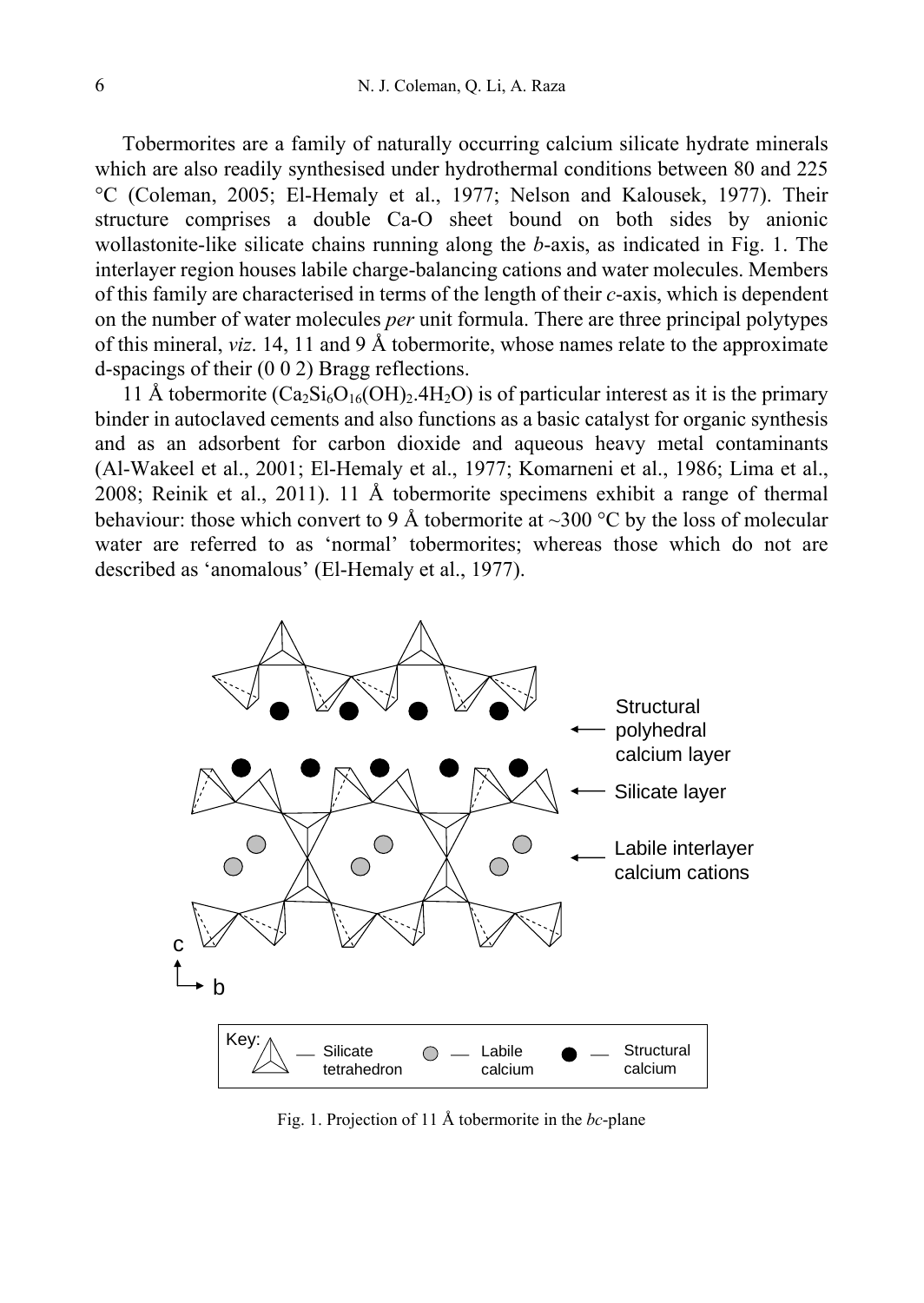The synthesis of 11 Å tobermorites reported in the literature has generally been carried out using analytical grade reagents such as sodium silicate and fumed silica; however, more recently, tobermorites have been prepared from industrial waste materials such as oil shale ash, cement kiln dust and paper recycling residue (Coleman, 2005; Coleman et al., 2009; Reinik et al. 2011). Recent research has also demonstrated that it is possible to prepare 11 Å tobermorite from waste container glass and that this material is an effective sorbent for divalent lead and cadmium ions (Coleman, 2011).

In the present study, waste soda-lime-silica container glass was used as the silicate feedstock for the hydrothermal synthesis of 11 Å tobermorites at 100 °C under conditions of varying alkalinity. The structures of the tobermorite products were analysed by powder X-ray diffraction (XRD) and solid-state  $^{29}$ Si nuclear magnetic resonance spectroscopy (NMR). The relationship between structure and ion-exchange behaviour was explored *via* batch sorption of divalent cadmium and zinc ions.

#### **Materials and methods**

#### **Materials, synthesis and characterisation**

Flint soda-lime-silica glass (SLSG) containers were collected from the urban waste stream in Rochester, Kent, UK, and milled to pass 125 µm. An oxide analysis of the SLSG, obtained by X-ray fluorescence spectroscopy (XRF) at the Materials Research Institute, Sheffield Hallam University, Sheffield, UK, is given in Table 1.

Reaction mixture compositions and synthesis regimes are summarised in Table 2. All syntheses were carried out in triplicate by heating at 100 ºC in hermetically sealed PTFE reaction vessels under autogenous pressure for 7 days. Samples Tob-1, Tob-2 and Tob-4 were prepared from mixtures of 3.5 g of SLSG and 1.5 g of CaO in 60 cm<sup>3</sup> of 1.0 M, 2.0 M and 4.0 M sodium hydroxide solution, respectively. The products of each synthesis were washed with deionised water to  $pH \sim 7$  and dried to constant mass in air at 40 ºC. Oxide analyses for each of the SLSG-derived tobermorite products are given in Table 1.

The reaction products were analysed by powder XRD using a Siemens Kristalloflex 810 X-ray diffractometer. To determine whether the tobermorite products exhibited normal or anomalous thermal behaviour, the samples were heated to 300 ºC for 10 hours in air and re-analysed by powder XRD.

The silicate structures of the tobermorite products were analysed by solid state  $^{29}Si$ NMR, as described elsewhere (Coleman and Brassington, 2003). The free induction decay profiles were processed by Delta software (provided by JEOL) to obtain spectra which were then analysed and deconvoluted using Igor Pro software.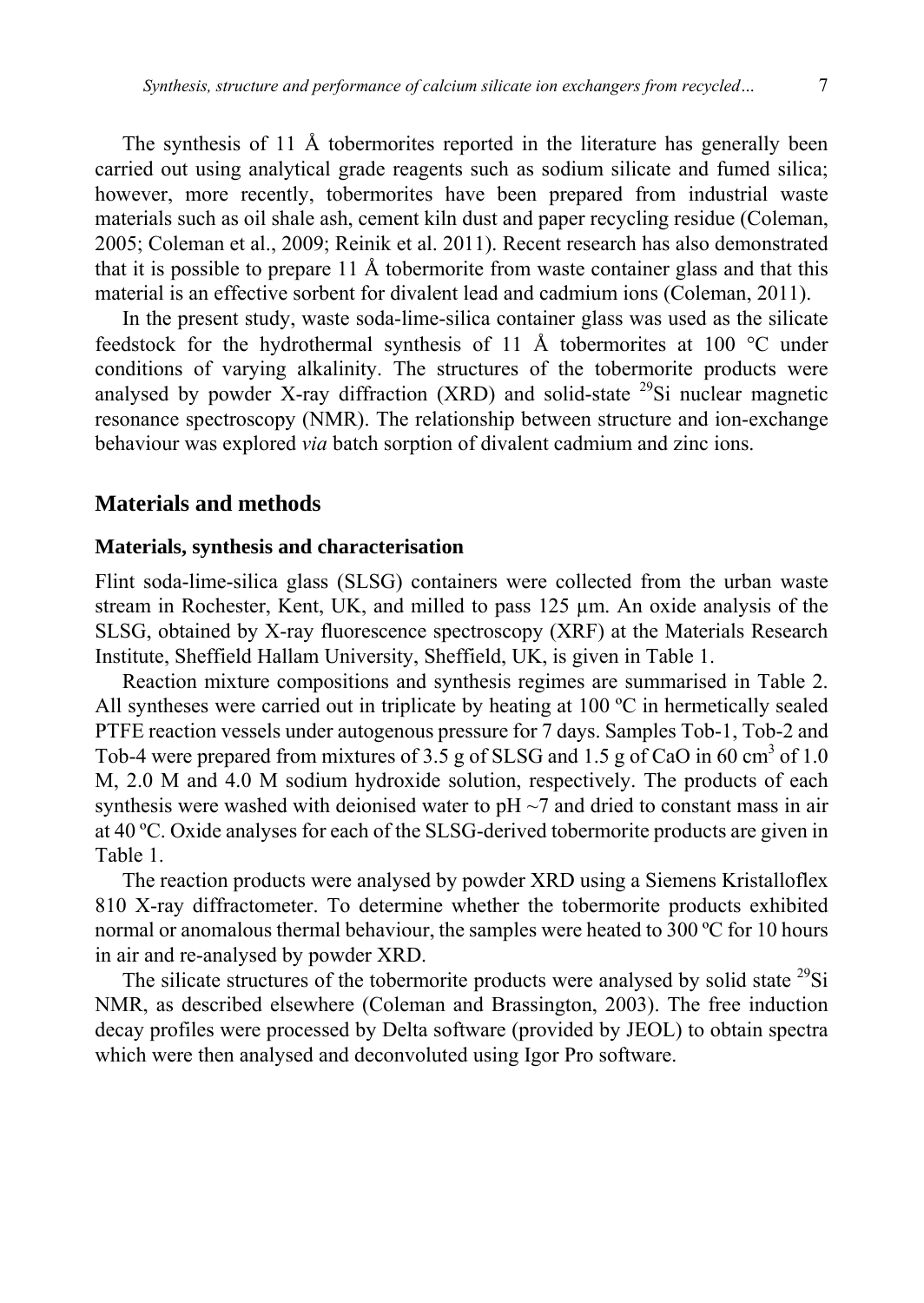| Oxide Component                | <b>SLSG</b><br>(mass %) | $Tob-1$<br>(mass %) | Tob-2<br>(mass %) | Tob-4<br>(mass %) |
|--------------------------------|-------------------------|---------------------|-------------------|-------------------|
| SiO <sub>2</sub>               | 72.1                    | 40.12               | 43.15             | 41.76             |
| Na <sub>2</sub> O              | 13.4                    | 5.44                | 3.44              | 3.16              |
| CaO                            | 11.3                    | 28.76               | 31.42             | 32.52             |
| MgO                            | 1.30                    | 0.56                | 0.91              | 0.64              |
| $Al_2O_3$                      | 1.14                    | 0.68                | 0.91              | 0.76              |
| $K_2O$                         | 0.39                    | 0.10                | 0.04              | 0.04              |
| SO <sub>3</sub>                | 0.21                    | 0.28                | 0.13              | 0.13              |
| Fe <sub>2</sub> O <sub>3</sub> | 0.08                    | 0.04                | 0.04              | 0.04              |
| TiO <sub>2</sub>               | 0.05                    | Nil                 | Nil               | Nil               |
| $Mn_3O_4$                      | 0.03                    | Nil                 | Nil               | Nil               |
| Loss on ignition               | Nil                     | 23.76               | 19.84             | 20.72             |

Table 1. Composition of SLSG and tobermorite products

Table 2. Reaction conditions and mixture compositions

| Sample   | Reaction conditions                       | Si: Ca: Al: Na molar ratios |
|----------|-------------------------------------------|-----------------------------|
| $Tob-1$  | 100 °C, 168 h, 1.0 M NaOH <sub>(a0)</sub> | 1.00:0.80:0.02:1.79         |
| $T_0h-2$ | 100 °C, 168 h, 2.0 M NaOH <sub>(aq)</sub> | 1.00:0.80:0.02:3.21         |
| $T_0b-4$ | 100 °C, 168 h, 4.0 M NaOH <sub>(aq)</sub> | 1.00:0.80:0.02:6.07         |

Notation used to describe the silicate structure of the tobermorites is such that the symbol Q represents one  $SiO<sub>4</sub><sup>4</sup>$  tetrahedron and a superscript denotes the number of other Q units to which it is bonded. Substitution of Q units by tetrahedra other than  $SiO<sub>4</sub><sup>4</sup>$  is indicated in parentheses, for example, a mid-chain  $SiO<sub>4</sub><sup>4</sup>$  unit linked to one other SiO<sub>4</sub><sup>4</sup> unit and one AlO<sub>4</sub><sup>5</sup> unit would be represented as Q<sup>2</sup>(1Al).

The silicate chain configurations of the SLSG-derived tobermorite products were evaluated in terms of their 'mean chain length' (MCL). MCL is a measure of the average number of tetrahedra linked along the *b*-axis direction between breaks in the chain, and is given by (Richardson and Groves, 1997):

$$
MCL = \frac{2\left(Q^{1} + Q^{2} + Q^{3} + \frac{3}{2}\left[Q^{2}(1 \text{Al}) + Q^{3}(1 \text{Al})\right]\right)}{Q^{1}}
$$
(1)

where, in this instance,  $Q<sup>n</sup>$  symbols represent the relative intensities of the deconvoluted <sup>29</sup>Si resonances arising from the associated silicate tetrahedra.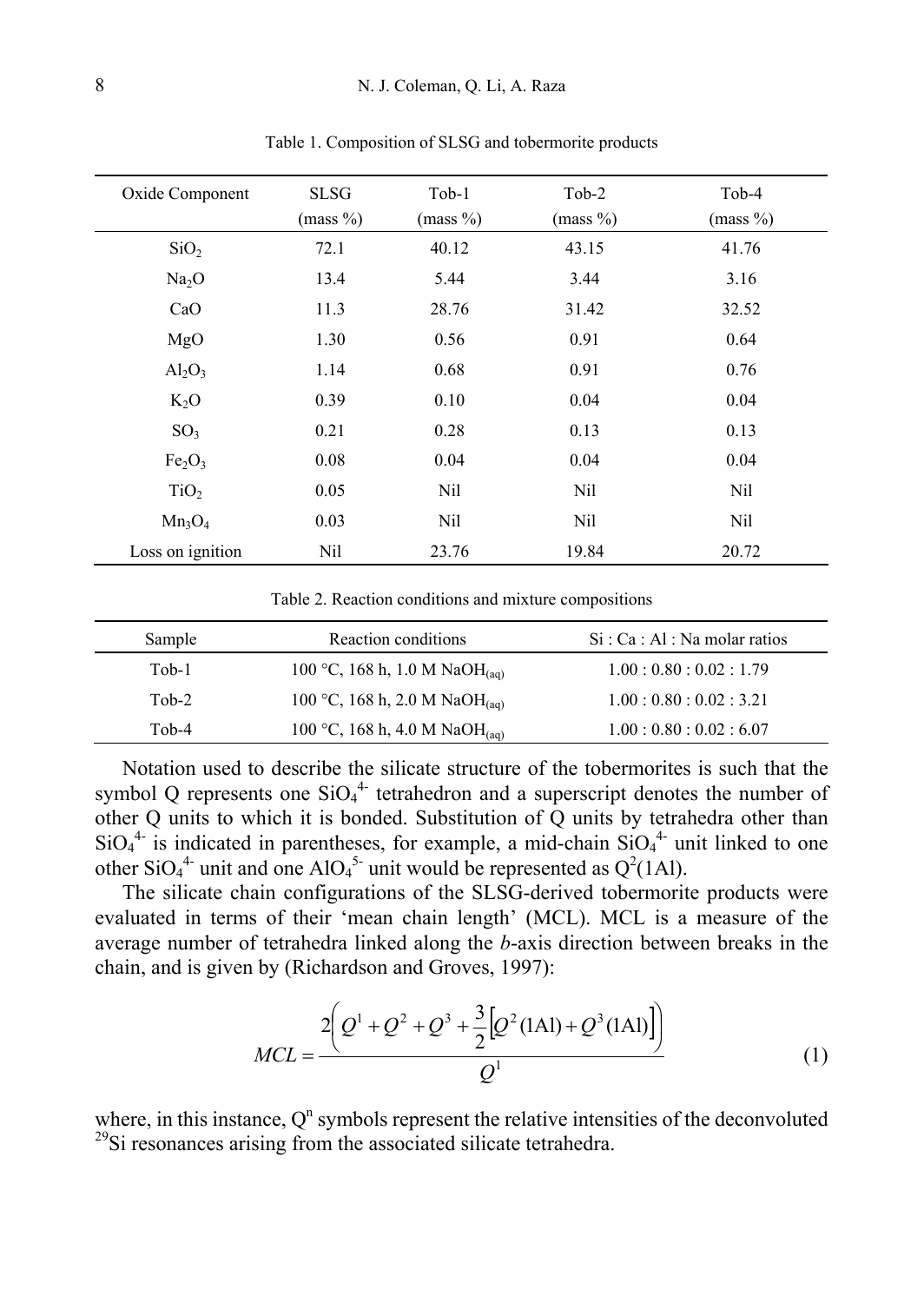The specific surface areas of the tobermorite products were determined according to ISO 9277:1995(E) by nitrogen gas sorption at 77.4 K using a Micromeritics Gemini VI analyser.

# Batch sorption of  $Cd^{2+}$  and  $Zn^{2+}$

The uptake of  $Cd^{2+}$ <sub>(aq)</sub> and  $Zn^{2+}$ <sub>(aq)</sub> by Tob-1, Tob-2 and Tob-4 was determined by single metal batch sorption at 25 °C. In each case, 50 mg of tobermorite product were contacted with  $200 \text{ cm}^3$  of metal nitrate solution at an approximate metal concentration of 0.5 mM in screw-capped polypropylene bottles. Contact times for specimens were between 1 and 168 hours, after which, the supernatant liquors were recovered by centrifugation at 3000 rpm and analysed by atomic absorption spectrophotometry using a Pye Unicam SP 9 spectrophotometer. Each experiment was carried out in triplicate and the relative standard deviations of the mean metal-uptake data were lower than 5% in all cases.

### **Results and discussion**

### **Characterisation of SLSG**

The major oxide components of SLSG used in this study (listed in Table 1) are in the system  $SiO_2$ -Na<sub>2</sub>O-CaO-MgO-Al<sub>2</sub>O<sub>3</sub> in proportions which are typical of container cullet (Park et al., 2002).  $K_2O$ ,  $SO_3$ ,  $Fe_2O_3$ ,  $TiO_2$  and  $Mn_3O_4$  are also present at concentrations below 0.5% by mass. The <sup>29</sup>Si NMR spectrum of SLSG (Fig. 2(a)) shows a broad asymmetric signal of maximum intensity at  $\sim$ -95 ppm with a shoulder to high field which is consistent with a range of amorphous  $Q^T$  to  $Q^4$  silicate units comprising a predominance of  $Q^3$  species. Powder X-ray diffraction analysis (not shown) also confirmed that SLSG is amorphous.\

### **Preparation and characterisation of SLSG-derived tobermorites**

Powder XRD diffraction patterns of the SLSG-derived tobermorite products are shown in Fig. 3(a-c) and closely resemble those of phase-pure 11 Å tobermorites reported in the literature which have been prepared from reagent grade materials (Al-Wakeel et al., 2001; Mitsuda and Taylor, 1975). The comparatively broad and weak (0 0 2) basal reflection and poor resolution of the (2 2 0) and (2 2 2) reflections (at  $2\theta = 28.9^{\circ}$  and 29.9°, respectively) in the XRD pattern of Tob-1 indicate that this specimen is less crystalline that its counterparts, Tob-2 and Tob-4, which were produced under conditions of increasing alkalinity (Fig. 3(a-c)). All SLSG-derived tobermorite products exhibited 'normal' thermal behaviour in that they dehydrated to form 9 Å tobermorite when heated to 300  $^{\circ}$ C (Fig. 3(d-f)). This finding is in agreement with those of other researchers who report that relatively low reaction temperatures  $(< 140 \degree C)$  and short processing times (< 14 days) generally give rise to normal tobermorite (El-Hemaly et al., 1977).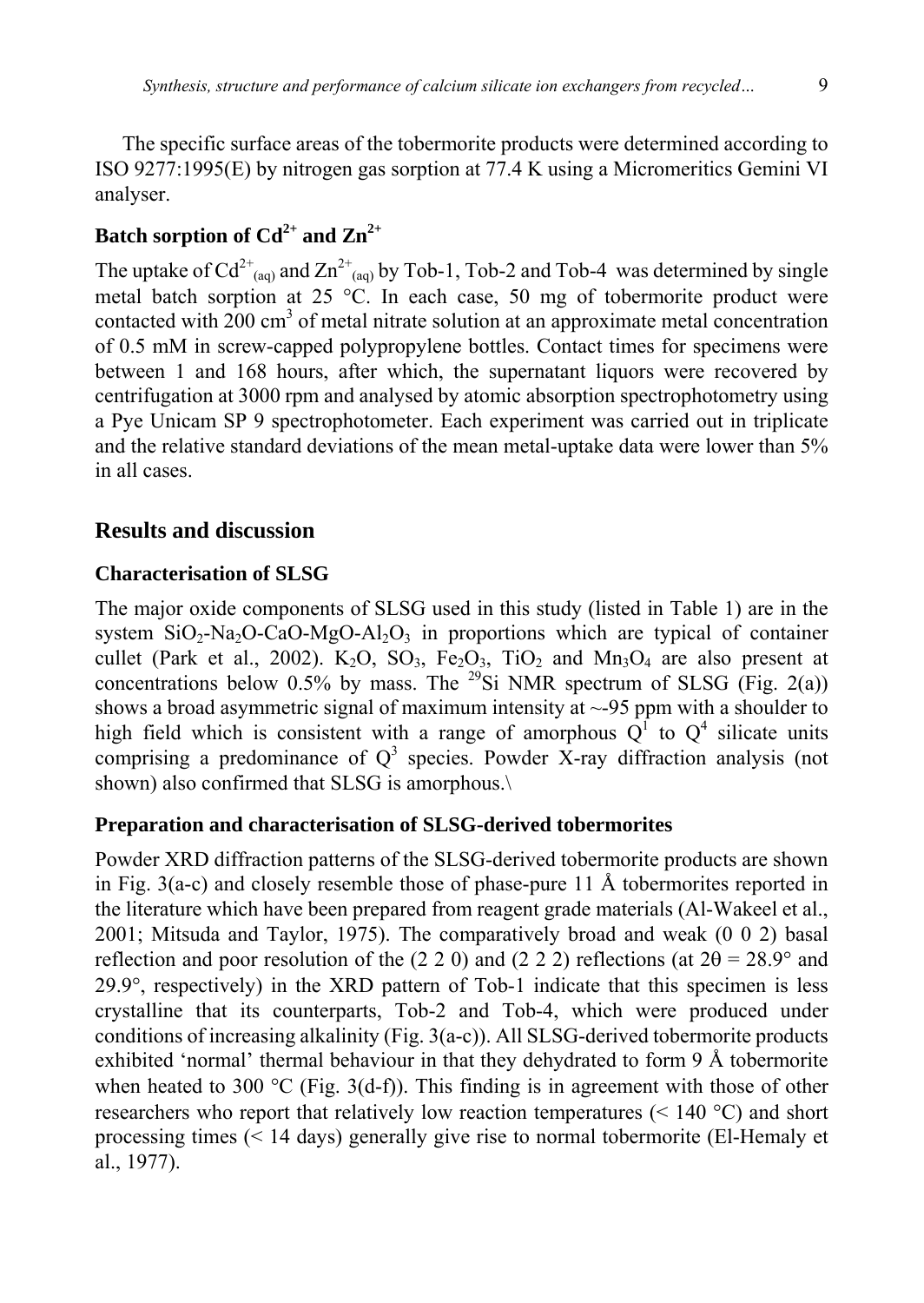

Fig. 2. 29Si NMR spectra of (a) SLSG, (b) Tob-1, (c) Tob-2 and (d) Tob-4

The 29Si NMR spectra of samples Tob-1, Tob-2 and Tob-4 (Fig. 2(b-d)) are consistent with the presence of crystalline phase-pure 11 Å tobermorites (Komarneni et al., 1985; Wieker et al., 1982). Terminal  $Q<sup>1</sup>$  silicate tetrahedra of the wollastonite-like chains and isolated silicate dimers are denoted by resonances at -81.6 ppm. Mid-chain  $Q<sup>2</sup>$  tetrahedra give rise to the resonances at -87.4 ppm and the low field shoulder at -85.2 ppm is assigned to  $Q^2(1 \text{Al})$  species. The low intensity signals at ~95 ppm arise from bridging  $Q<sup>3</sup>$  species and minor proportions of residual SLSG may also contribute to the signals in this region of the spectrum. The mean silicate chain lengths (MCL) of the SLSG-derived tobermorite products are listed in Table 3 and indicate that MCL decreases from 18.5 to 4.1 units as the sodium hydroxide concentration of the hydrothermal system is increased from 1.0 M to 4.0 M. Nitrogen gas sorption analysis demonstrated that the BET specific surface areas of the tobermorite products were also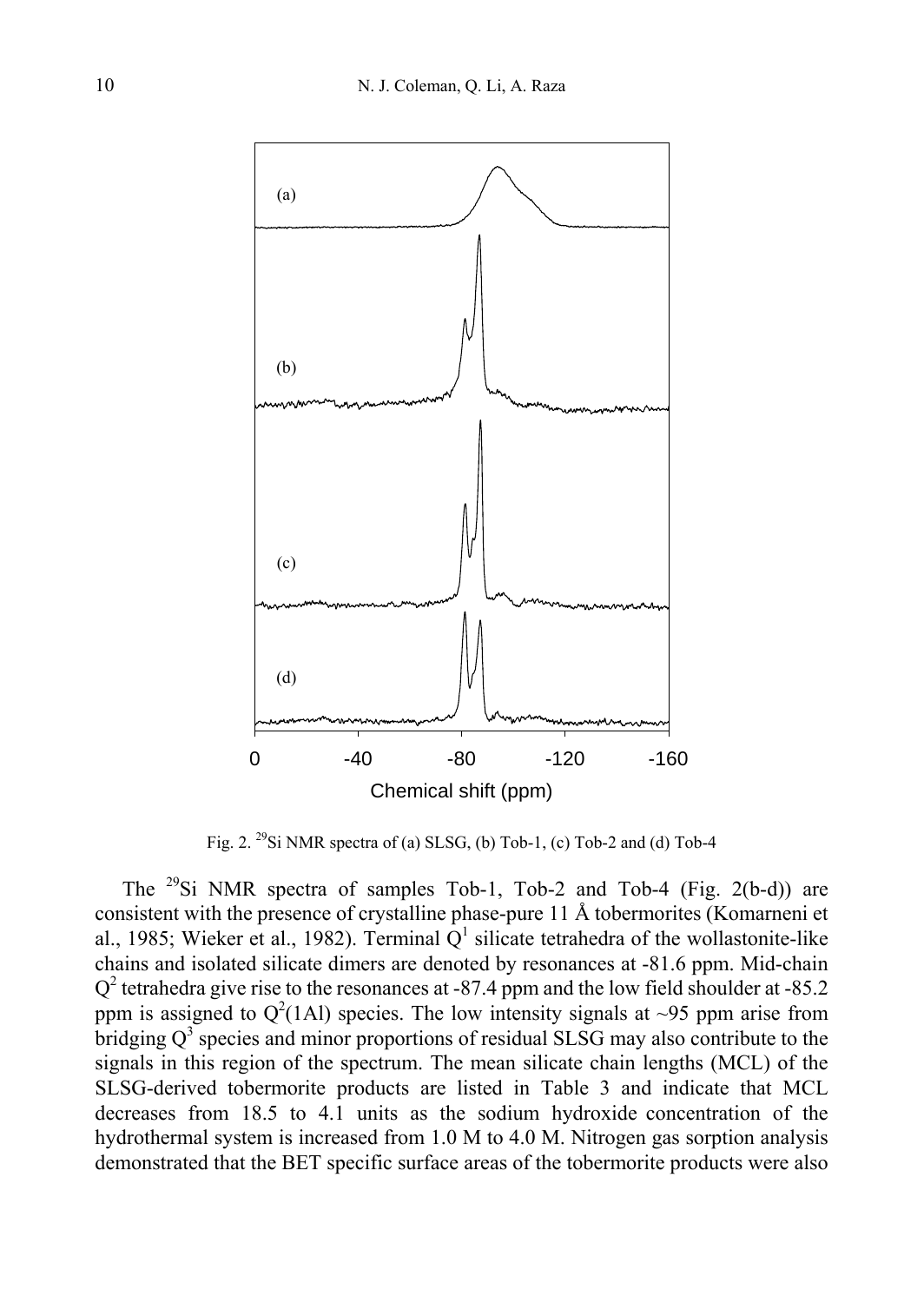influenced by the alkalinity of the reaction mixture (Table 3). These data, and those obtained by other researchers (Reinik et al., 2011), indicate that specific surface area tends to decrease as a function of increasing pH of the reaction mixture.



Fig. 3. Powder XRD patterns of SLSG-derived tobermorites (a) Tob-1, (b) Tob-2, (c) Tob-4; and tobermorite after heating at 300 °C (d) Tob-1, (e) Tob-2, (f) Tob-4

| Table 3. Mean silicate chain length (MCL), BET specific surface area |
|----------------------------------------------------------------------|
| and metal ion uptake data for tobermorite products                   |

| Sample  | MCL  | Surface area   | $Cd^{2+}$ -uptake at 168 h |                  |               | $\text{Zn}^{2+}$ -uptake at 168 h |
|---------|------|----------------|----------------------------|------------------|---------------|-----------------------------------|
|         |      | $(m^2g^{-1})$  | $(mg g^{-1})$              | $(mg \, m^{-2})$ | $(mg g^{-1})$ | $(mg\ m^{-2})$                    |
| $Tob-1$ | 18.5 | $16.1 \pm 0.2$ | 441                        | 27.4             | 122           | 7.58                              |
| $Tob-2$ | 5.7  | $27.1 \pm 0.3$ | 374                        | 13.8             | 96            | 3.54                              |
| Tob-4   | 4.1  | $26.0 \pm 0.4$ | 325                        | 12.5             | 78            | 3.00                              |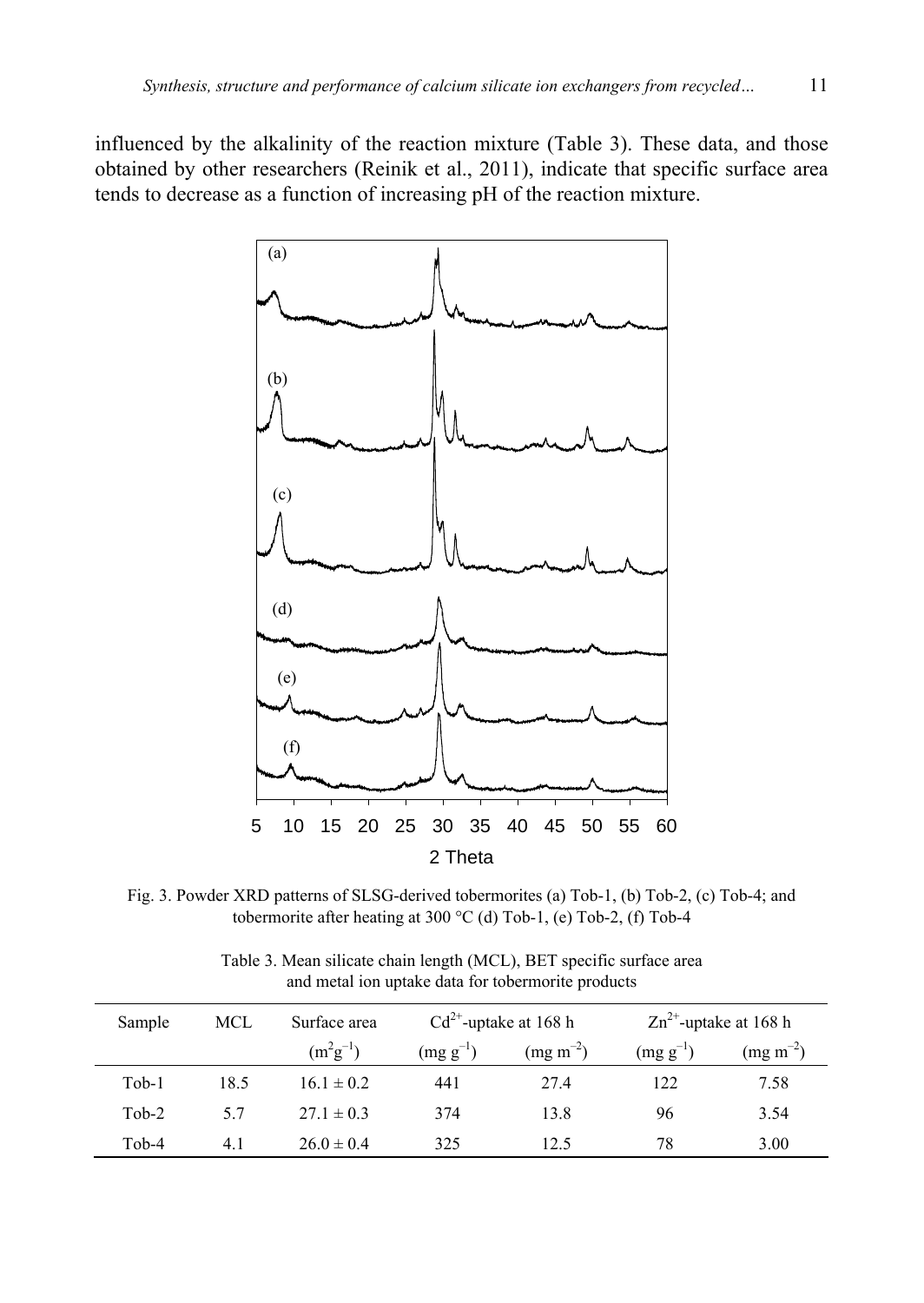This study has demonstrated that phase-pure 11 Å tobermorites can be synthesised from a stoicheiometrically appropriate mixture of SLSG and calcium oxide *via* one-step hydrothermal processing at 100 °C under alkaline conditions. Unlike many industrial and municipal waste materials, SLSG does not require pre-treatment such as leaching or chemical conditioning prior to use. This research has also revealed that increasing concentrations of sodium hydroxide in this hydrothermal system increase the degree of crystallinity and surface area, yet reduce the average silicate chain length of the resulting product.

Mitsuda and Taylor observed that the development of tobermorite proceeds *via* the formation of a poorly structured calcium silicate hydrate gel phase (C-S-H) similar to that found in hydrating cement (Mitsuda and Taylor, 1975). This observation was subsequently confirmed in a real-time synchrotron study, which revealed that the first hydrothermal reaction product formed during tobermorite synthesis is a C-S-H gel with good periodicity in the *ab*-plane and poor organisation parallel to the *c*-axis (Shaw et al., 2000). Other studies have indicated that increasing alkalinity generally enhances the rate of tobermorite formation; whereas, increasing concentrations of  $Na<sup>+</sup>$  ions are reported to stabilise the intermediate C-S-H gel phase and impede the development of the tobermorite product (Nocun-Wczelik, 1999; Shaw et al., 2000). SLSG-derived tobermorites confirm these observations, as increasing sodium hydroxide concentrations resulted in an enhanced reaction rate (i.e. superior crystallinity) at the expense of mean silicate chain length.

# Batch sorption of  $Cd^{2+}$  and  $Zn^{2+}$ ions

The sorption profiles for the removal of  $Cd^{2+}$  and  $Zn^{2+}$  ions from single metal nitrate solutions by Tob-1, Tob-2 and Tob-4 under batch conditions are shown in Fig. 4. The uptakes of  $Cd^{2+}$  and  $Zn^{2+}$  after 168 hours as functions of mass and of BET surface area are also listed in Table 3. These data demonstrate that the rates and extents of sorption of both  $Cd^{2+}$  and  $Zn^{2+}$  ions by the SLSG-derived tobermorites are of the following order:  $Tob-1 > Tob-2 > Tob-4$ .

Despite a steadily increasing body of data, the mechanisms and extents of ion exchange reactions between heavy metal cations and 11 Å tobermorites remain disputed. For example, Komarneni et al. (1986 and 1988) report that essentially all of the Ca<sup>2+</sup> ions within the tobermorite structure can be exchanged for  $Co^{2+}$  or Ni<sup>2+</sup> ions; whereas, in a similar investigation, Shrivastava and Glasser (Shrivastava and Glasser, 1986) found that fewer than 20% of the total  $Ca^{2+}$  ion content was available for exchange by these heavy metal cations. It is clear that these and other such discrepancies arise from differences in structural features which have not been identified to date. Indeed, very little is presently known of the relationship between tobermorite structure and ion exchange behaviour.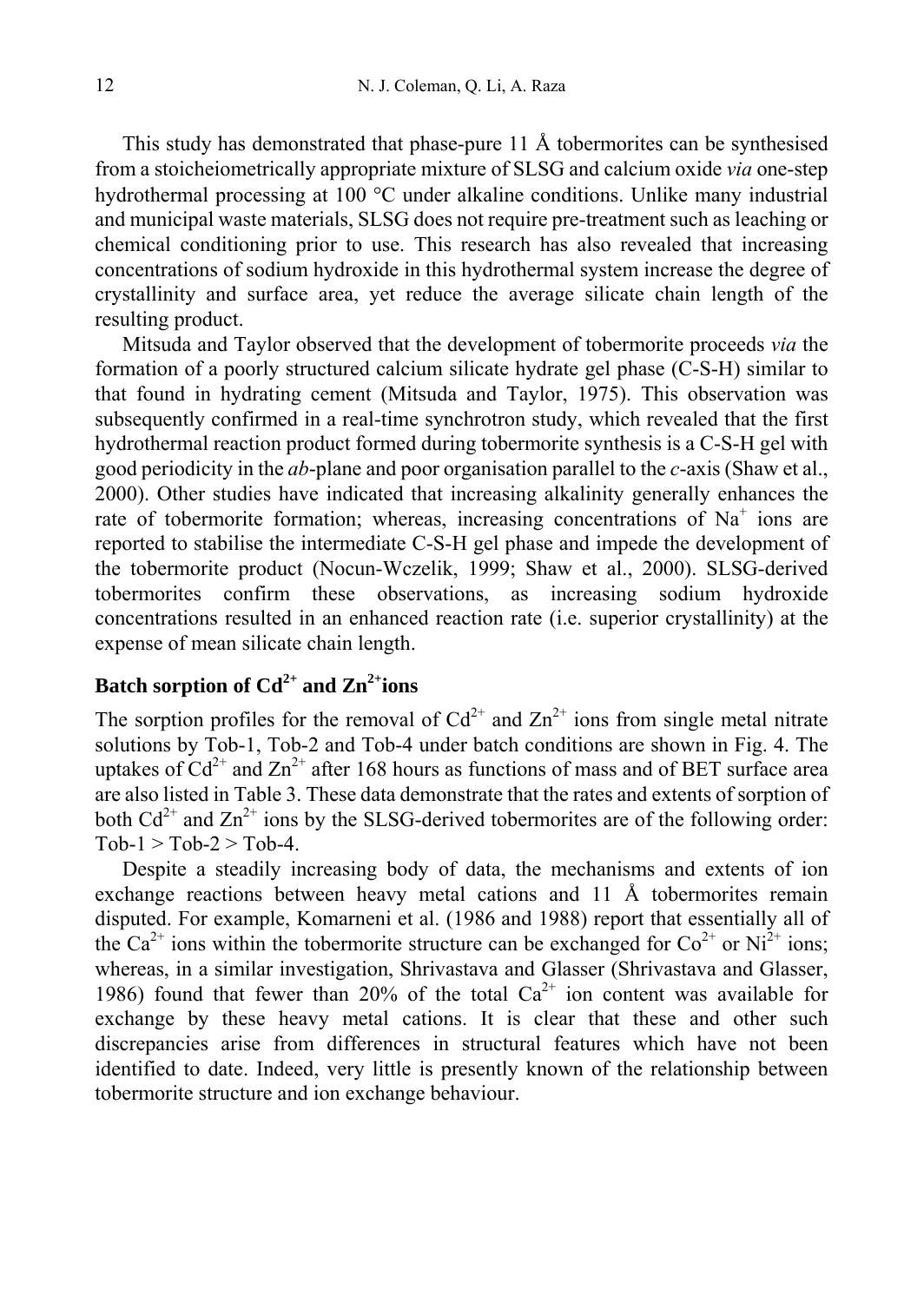

Fig. 4. The uptake of (a)  $Cd^{2+}$  ions and (b)  $Zn^{2+}$  ions by SLSG-derived tobermorites

The results obtained in this investigation indicate that low crystallinity, specifically arising from stacking disorders, assists the transport and ion-exchange of  $Cd^{2+}$  and  $Zn^{2+}$ ions within the tobermorite lattice. Conversely, these findings have also demonstrated that structural defects arising from breaks along the silicate chains do not facilitate these transport and ion-exchange processes.

|  | Table 4. $Cd^{2+}$ and $Zn^{2+}$ sorption capacities for a range of waste-derived sorbents |  |
|--|--------------------------------------------------------------------------------------------|--|
|--|--------------------------------------------------------------------------------------------|--|

| Sorbent                 | $Cd^{2+}$ -uptake (mg g <sup>-1</sup> ) | $Zn^{2+}$ -uptake (mg g <sup>-1</sup> ) | Reference                 |
|-------------------------|-----------------------------------------|-----------------------------------------|---------------------------|
| Red mud                 | 68                                      | 133                                     | Vaclavikova et al. (2005) |
| Modified chestnut shell | 10.14                                   | 9.26                                    | Vázquez et al. (2012)     |
| Bone char               | 53.6                                    | 33.0                                    | Choy and McKay (2005)     |
| Papaya wood             | 19.99                                   | 14.44                                   | Saeed et al. (2005)       |
| Rice husk               | 16.7                                    | 8.14                                    | Krishnani et al. (2008)   |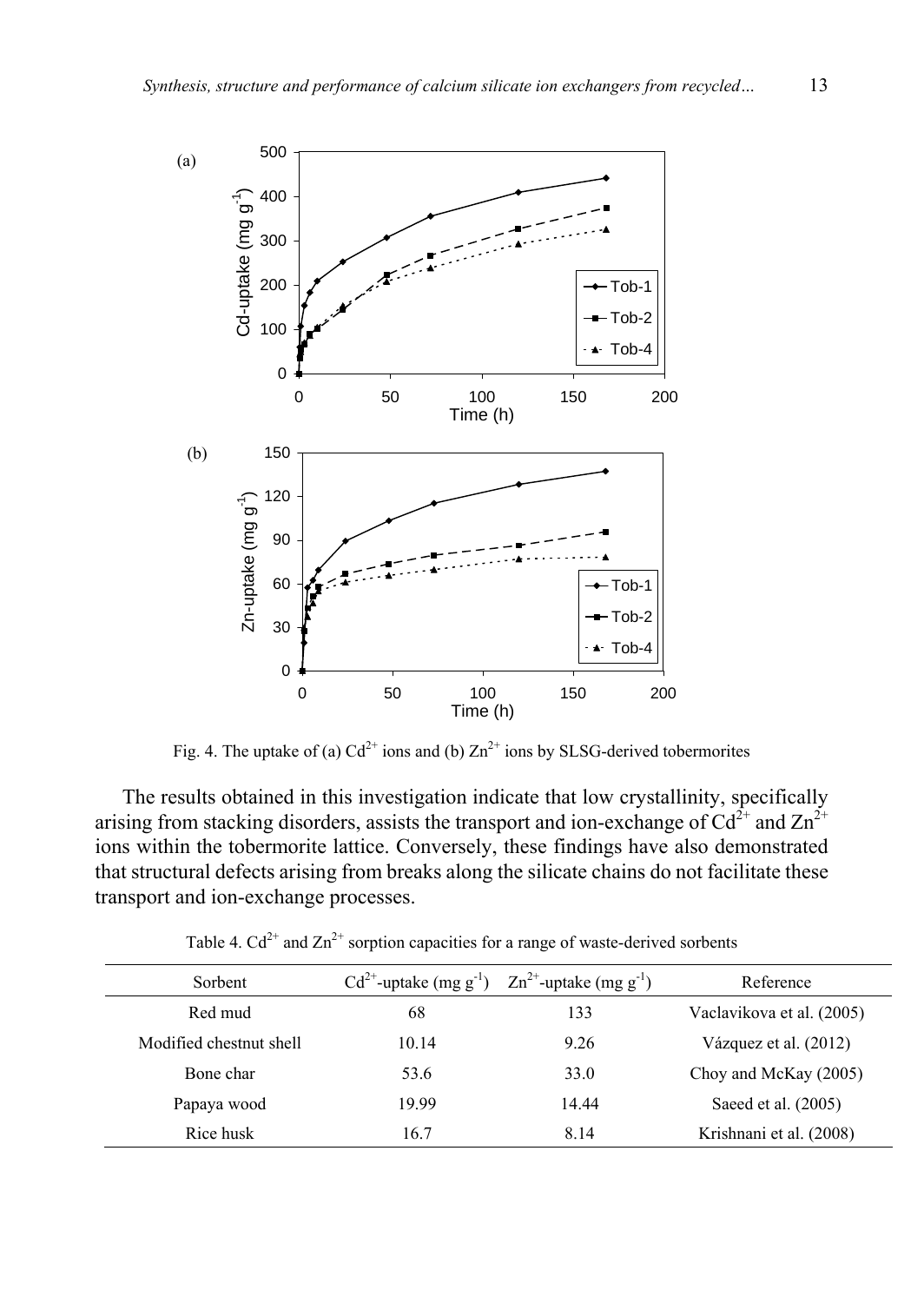For comparison, the maximum  $Cd^{2+}$  and  $Zn^{2+}$  sorption capacities for a range of waste-derived sorbents are listed in Table 4 (Choy and McKay, 2005; Krishnani et al., 2008; Saeed et al., 2005; Vaclavikova et al., 2005; Vazquez et al., 2012). It should be noted that the original data were reported in a variety of units which have been converted to mg  $g<sup>-1</sup>$  for convenience. In general, the sorption capacity of SLSG-derived tobermorites for both metal cations compares favourably with those of other waste materials such as bone char, papaya wood, rice husk and modified chestnut shells; however, their performance was inferior to that of red mud with respect to the removal of  $\text{Zn}^{2+}$  ions. Further work is now in progress to more fully characterise the ion-exchange properties and potential for post-use regeneration of SLSG-derived tobermorite sorbents.

#### **Conclusions**

The findings of this study have demonstrated that waste soda-lime-silica container glass is a suitable feedstock material for the one-step hydrothermal synthesis of ion-exchangeable tobermorites. Unlike many industrial wastes, discarded container glass does not require leaching or chemical pre-treatment prior to use in this application.

All tobermorites synthesised at 100 °C from stoicheiometric mixtures of waste glass, lime and sodium hydroxide solution were structurally similar to those prepared from analytical grade reagents and exhibited normal thermal behaviour. Increasing concentrations of sodium hydroxide (between 1.0 M and 4.0 M) in the reaction mixture promoted the formation and crystallisation of tobermorite, although also resulted in greater fragmentation of the silicate chains along the b-axis direction. Superior  $Cd^{2+}$  and  $Zn^{2+}$  ion-exchange capacities and kinetics were observed for the least crystalline tobermorite specimen, indicating that stacking defects in the c-axis direction facilitate the transport and exchange of cations within the lattice.

#### **References**

- AL-WAKEEL E.I., EL-KORASHY S.A., EL-HEMALY S.A.S., RIZK M.A., 2001, *Divalent Ion Uptake of Heavy Metal Cations by (Aluminum plus Alkali Metals)-Substituted Synthetic 1.1 nm-Tobermorites*, J. Mater. Sci. 36, 2405-2415.
- AYADI A., STITI N., BOUMCHEDDA K., RENNAI H., LERARI Y., 2011, *Elaboration and Characterization of Porous Granules Based on Waste Glass*, Powder Technol. 208, 423-426.
- CHOY K.K.H., MCKAY G., 2005, *Sorption of Cadmium, Copper and Zinc Ions onto Bone Char using Crank Diffusion Model*, Chemosphere 60, 1141-1150.
- COLEMAN N.J., BRASSINGTON D.S., 2003, *Synthesis of Al-substituted 11 Å Tobermorite from Newsprint Recycling Residue: a Feasibility Study*, Mater. Res. Bull. 38, 485-497.
- COLEMAN N.J., 2005, *Synthesis, Structure and Ion Exchange Properties of 11 Å Tobermorites from Newsprint Recycling Residue*, Mater. Res. Bull., 40, 2000–2013.
- COLEMAN N.J., TRICE C.J., NICHOLSON J.W., 2009, *11 Å Tobermorite from Cement Bypass Dust and Waste Container Glass: a Feasibility Study*, Int. J. Miner. Process. 93, 73-78.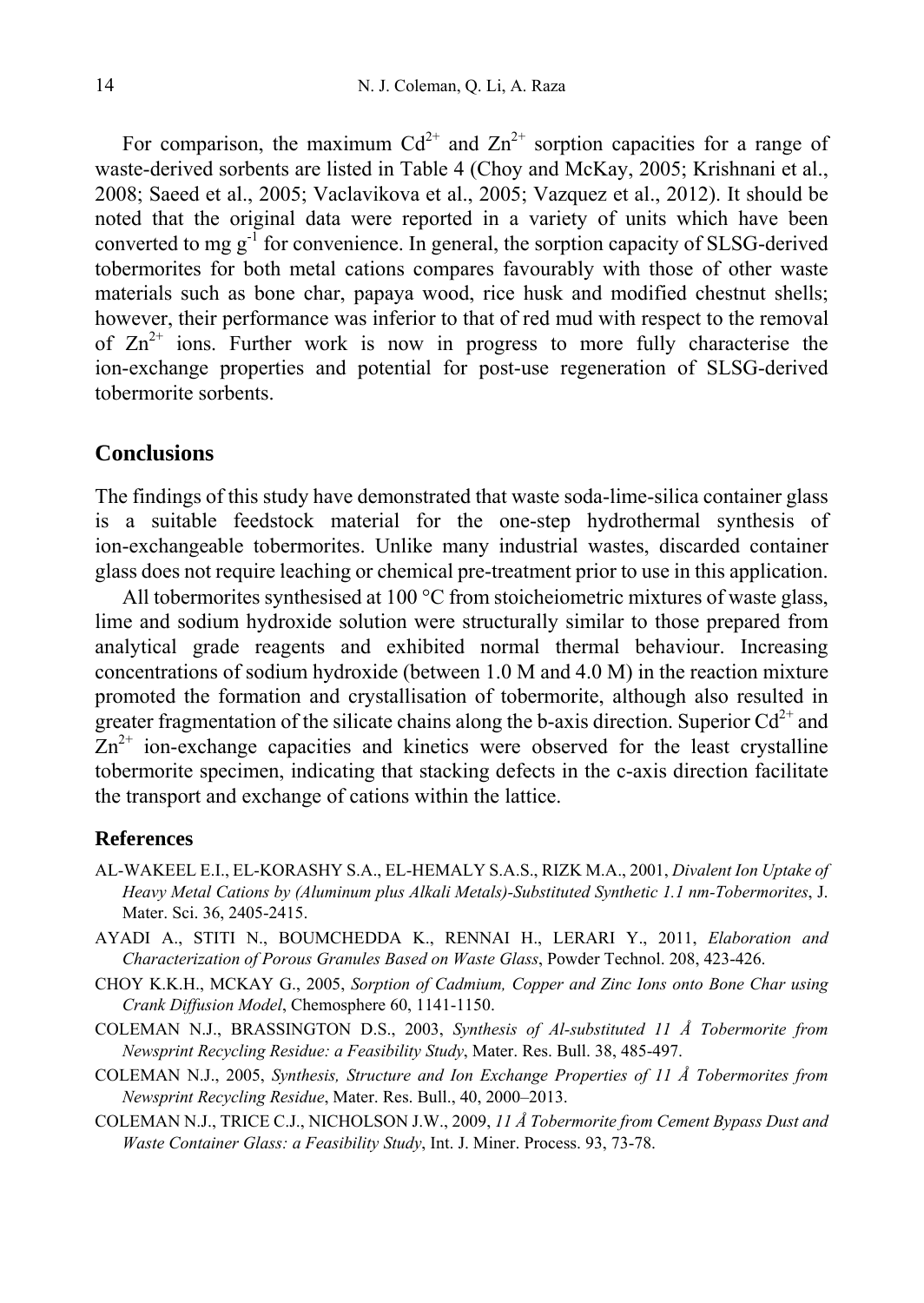- COLEMAN N.J., 2011, *11 Å Tobermorite Ion Exchanger from Recycled Container Glass*, Int. J. Environ. Waste Manage. 8, 366–382.
- EL-HEMALY S.A.S., MITSUDA T., TAYLOR H.F.W., 1977, *Synthesis of Normal and Anomalous Tobermorites*, Cem. Concr. Res., 7, 429–438.
- KOMARNENI S., ROY R., ROY D.M., FYFE C.A., KENNEDY G.J., BOTHNER-BY A.A., DADOK J., CHESNICK A.S., 1985, *27Al and 29Si Magic Angle Spinning Nuclear Magnetic Resonance Spectroscopy of Al-substituted Tobermorites*, J. Mater. Sci. 20, 4209–4214.
- KOMARNENI S., ROY R., ROY D.M., 1986, *Pseudomorphism in Xonotlite and Tobermorite with Co2+* and  $Ni^{2+}$  Exchange for  $Ca^{2+}$  at 25 °C, Cem. Concr. Res. 16, 47–58.
- KOMARNENI S., BREVAL E., ROY R., ROY D.M., 1988, *Reactions of Some Calcium Silicates with Metal Cations*, Cem. Concr. Res. 18, 204–220.
- KORKOSZ A., PTASZYNSKA A., HANEL A., NIEWIADOMSKI M., 2012, *Cullet as a Filter Medium for Swimming Pool Water Treatment*, Physicochem. Probl. Miner. Process. 48, 295–301.
- KRISHNANI K.K., MENG X., CHRISTODOULATOS C., BODDU V.M., 2008, *Biosorption Mechanism of Nine Different Heavy Metals onto Biomatrix from Rice Husk*, J. Hazard. Mater. 153, 1222–1234.
- LIMA S., DIAS A.S., LIN Z., BRANDÃO P., FERREIRA P., PILLINGER M., ROCHA J., CALVINO-CASILDA V., VALENTE A.A., 2008, *Isomerization of D-Glucose to D-Fructose over Metallosilicate Solid Bases*, Appl. Catal. A: General. 339, 21–27.
- MATTEUCCI F., DONDI M., GUARINI G., 2002, *Effect of Soda-Lime Glass on Sintering and Technological Properties of Porcelain Stoneware Tiles*, Ceram. Int. 28, 873–880.
- MITSUDA T., TAYLOR H.F.W., 1975, *Influence of Aluminium on the Conversion of Calcium Silicate Hydrate Gels into 11 Å Tobermorite at 90* $\mathcal C$  *and 120* $\mathcal C$ , Cem. Concr. Res. 5, 203–210.
- NELSON E.B., KALOUSEK G.L., 1977, *Effects of Na2O on Calcium Silicate Hydrates at Elevated Temperatures*, Cem. Concr. Res. 7, 687–694.
- NOCUŃ-WCZELIK W., 1999, *Effect of Na and Al on the Phase Composition and Morphology of Autoclaved Calcium Silicate Hydrates*, Cem. Concr. Res. 29, 1759–1767.
- PARK S.B., LEE B.C., KIM K.H., 2002, *Studies on Mechanical Properties of Concrete Containing Waste Glass Aggregate*, Cem. Concr. Res. 34, 2181–2189.
- PONTIKES Y., ESPOSITO L., TUCCI A., ANGELOPOULOS G.N., 2007, *Thermal Behaviour of Clays for Traditional Ceramics with Soda-Lime-Silica Waste Glass Admixture*, J. Eur. Ceram. Soc. 27, 1657–1663.
- REINIK J., HEINMAA I., KIRSO U., KALLASTE T., RITAMÄKI J., BOSTRÖM D., PONGRÁCZ E., HUUTANEN M., LARSSON W., KEISKI R., KORDÁS K., MIKKOLA J-P., 2011, *Alkaline Modified Oil Shale Fly Ash: Optimal Synthesis Conditions and Preliminary Tests on CO2*, J. Hazard. Mater. 196, 180–186.
- RICHARDSON I.G., GROVES G.W., 1997, *The Structure of the Calcium Silicate Hydrate Phases Present in Hardened Pastes of White Portland Cement/Blast Furnace Slag Blends*, J. Mater. Sci. 32, 4793–4802.
- SAEED A., AKHTER M.W., IQBAL M., 2005, *Removal and Recovery of Heavy Metals from Aqueous Solution Using Papaya Wood as a New Biosorbent*, Sep. Purif. Technol. 45, 25–31.
- SHAW S., CLARK S.M., HENDERSON C.M.B., 2000, *Hydrothermal Formation of the Calcium Silicate Hydrates, Tobermorite (Ca<sub>5</sub>Si<sub>6</sub>O<sub>16</sub>(OH)<sub>2</sub>.4H<sub>2</sub>O) and Xonotlite (Ca<sub>6</sub>Si<sub>6</sub>O<sub>17</sub>(OH)<sub>2</sub>): an In Situ Synchrotron Study*, Chem. Geol. 167, 129–140.
- SHRIVASTAVA O.P., GLASSER F.P., 1986, *Ion-Exchange Properties of 11-Å Tobermorite*, React. Solids 2, 261–268.